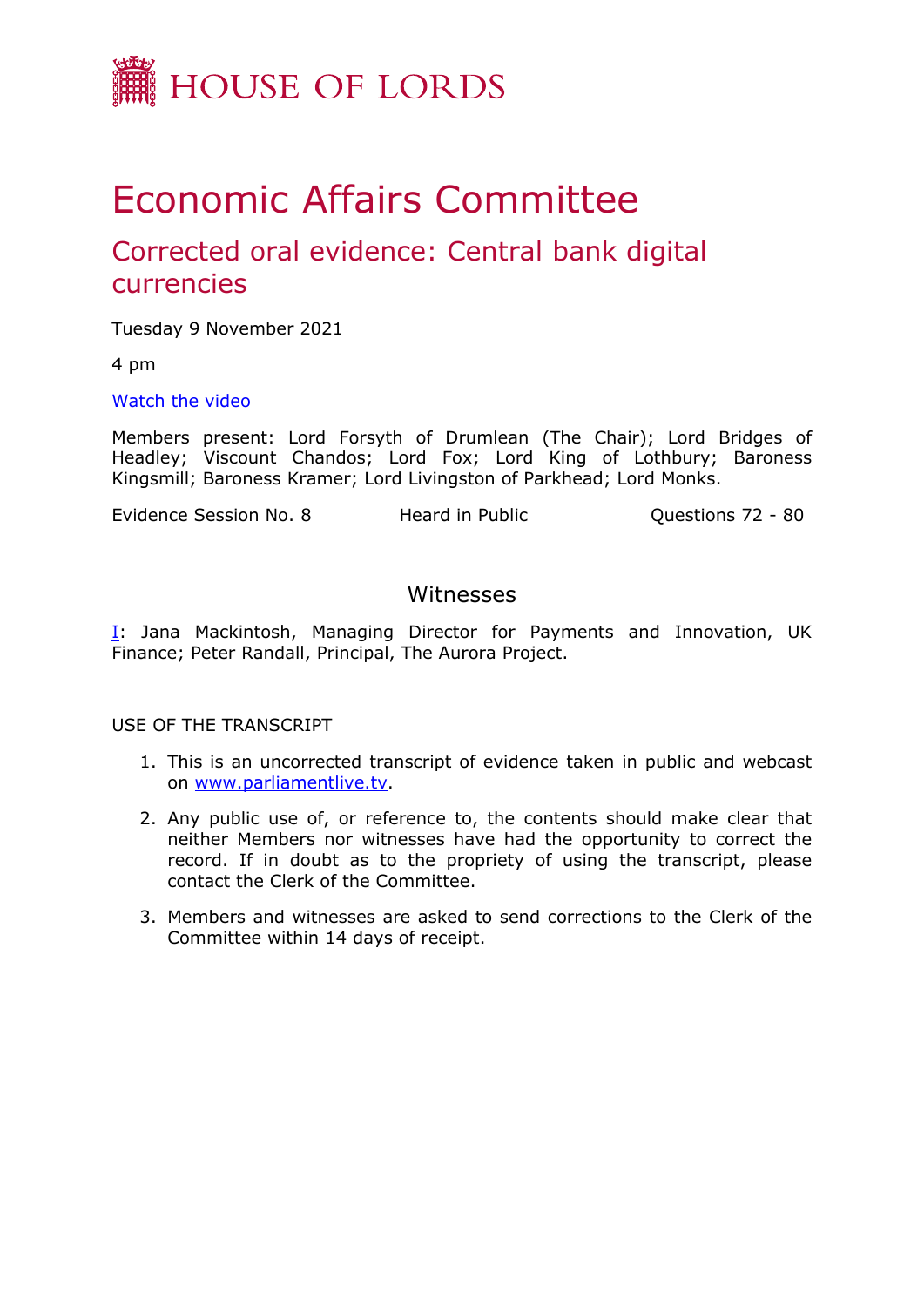## <span id="page-1-0"></span>Examination of witnesses

Jana Mackintosh and Peter Randall.

Q72 **The Chair:** Jana Mackintosh, managing director of payments and innovation at UK Finance, and Peter Randall, principal of the Aurora Project, welcome to the committee. Perhaps I could begin by asking the first question. Why do you think central banks seem to be prioritising retail central bank digital currencies over wholesale digital currency?

*Jana Mackintosh:* Thank you very much, Members, for inviting UK Finance to give evidence to what we believe is a really important development. The previous conversation was great to listen in on, because this question of retail versus wholesale is one that we need to give careful consideration to. Even stepping back from that, we need to make sure that we fully engage in understanding why we are pursuing the development of CBDCs, and pertinent and relevant to that is exploring the different use cases. Your previous guests alluded to that as well. When we engage with our members, industry and the Bank of England, the benefits and the value that both retail and wholesale CBDCs can develop should be considered.

As we explore those use cases, the different design elements, the different functionalities and the different ways in which it interacts with our existing infrastructure will then dictate where it is that we really realise those benefits. The focus may well be at the moment on retail and in particular the Bank of England process as it has embarked on exploring these use cases, but that is probably because it is really hard to identify a really valid use case in the retail sector, especially in the UK market, where we have good payment methods. We have good payment systems that serve the market really well.

With wholesale, you have the Bank of England developing the real-time infrastructure already and you can argue that the developments, the features and the functionalities that it is building into the new version of the wholesale infrastructure can enable wholesale CBDCs and use cases. Both need to be explored, but the retail use cases are probably a little more difficult to work through and make sure that we really understand the value it will deliver.

**Peter Randall:** I would contend that it is just wrong. If you look at the Bank of England's statistics on a daily basis, about £730 billion a day goes through the RTGS system. Retail of that is about 1% or 2%. To all of us it makes no sense at all, but it is when big banks pay other big financial institutions, which they do to the tune of roughly £700 billion a day. The £700 billion gorilla is something that we really need to look, and that is the wholesale market.

That is why we have done what we have done in thinking about the whole Project Aurora thing, which is to draw attention to the wholesale arguments. We have considered those to be much more important and the place where the United Kingdom in general, but the City of London in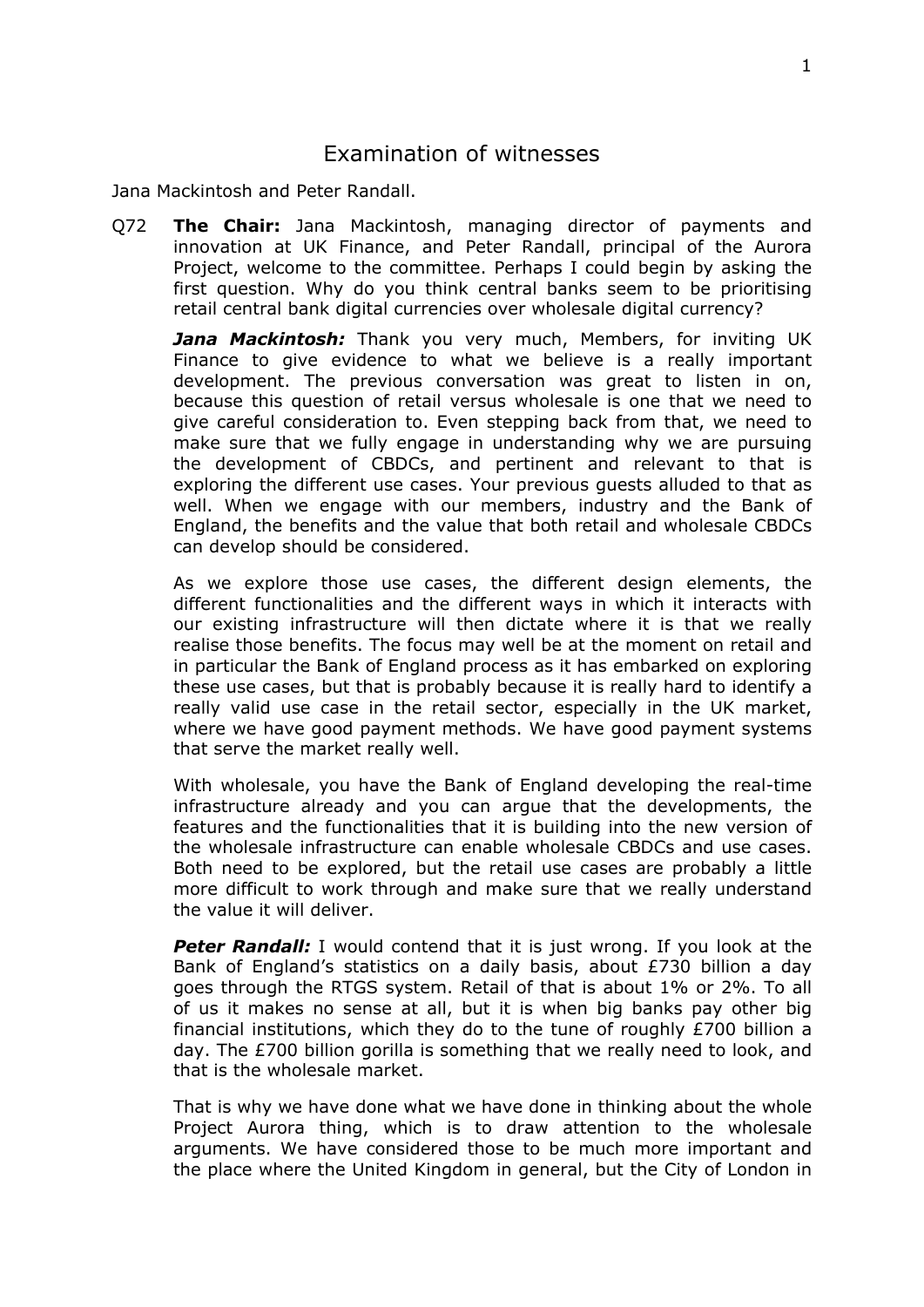particular, stands to be a real quick loser. The previous speakers identified that technology does not take prisoners. When things have moved to new platforms that offer much cheaper activity levels, where it is cheaper to do one's business, that business goes and never comes back.

**The Chair:** What evidence do you have that the City of London risks losing its competitive position in global finance if other financial centres develop a wholesale CBDC first?

**Peter Randall:** There was a piece this morning reported on Reuters, and picked up by *City A.M*. and the *Financial Times* even, that said that effectively French clearing, which is tiny, at 1% of the stuff that goes through LCH, is going to be returned to France. Euro derivatives, which is much, much bigger, is also, the City believes, on its way back when equivalence to LCH is removed, probably in the middle of next year. I am not saying it will happen in the middle of next year, but equivalence being removed is quite a serious matter.

Once it has gone to France or to the euro system, it does not come back very quickly. We have seen that happen countless times in the City. There are people I know very well who can tell you chapter and verse what happened when the Bund contract left LIFFE. It took two weeks for about 30% of the activity to transfer.

I can tell you what happened when I set up Chi-X and it took less than a year to become the biggest platform trading equities in Europe, taking it away from London Stock Exchange, Deutsche Börse and Euronext because it was cheaper, faster and smarter. That is what happens to technology. People have no feelings for a centre any longer. They just have feelings for the costs of the transactions. Transactions using a CBDC will inevitably be cheaper and, without it, London will suffer.

Q73 **Lord Livingston of Parkhead:** I want to probe a shade more into that, because I understand that technology changes everything, but a Bank of England CBDC—correct me if I am misunderstanding—will deal in sterling. The UK and UK finance's role in sterling is a fairly small part of what we do. Eurodollar derivatives is about access to potentially someone else's CBDC, rather than a sterling-based one. I apologise if I am misunderstanding something, but UK finance usually is not around sterling.

**Peter Randall:** Yes and no. The answer is that it does not really matter what currency you are settling the thing in. It is where it is done. Where is the employment created?

**Lord Livingston of Parkhead:** It is not typically settled in sterling, is it?

**Peter Randall:** Euros, no, like dollars and yen. No, it is not, but without it the skill that London has had over many centuries in being able to do business across time zones and in different types of asset is, in my view, irreparably hobbled.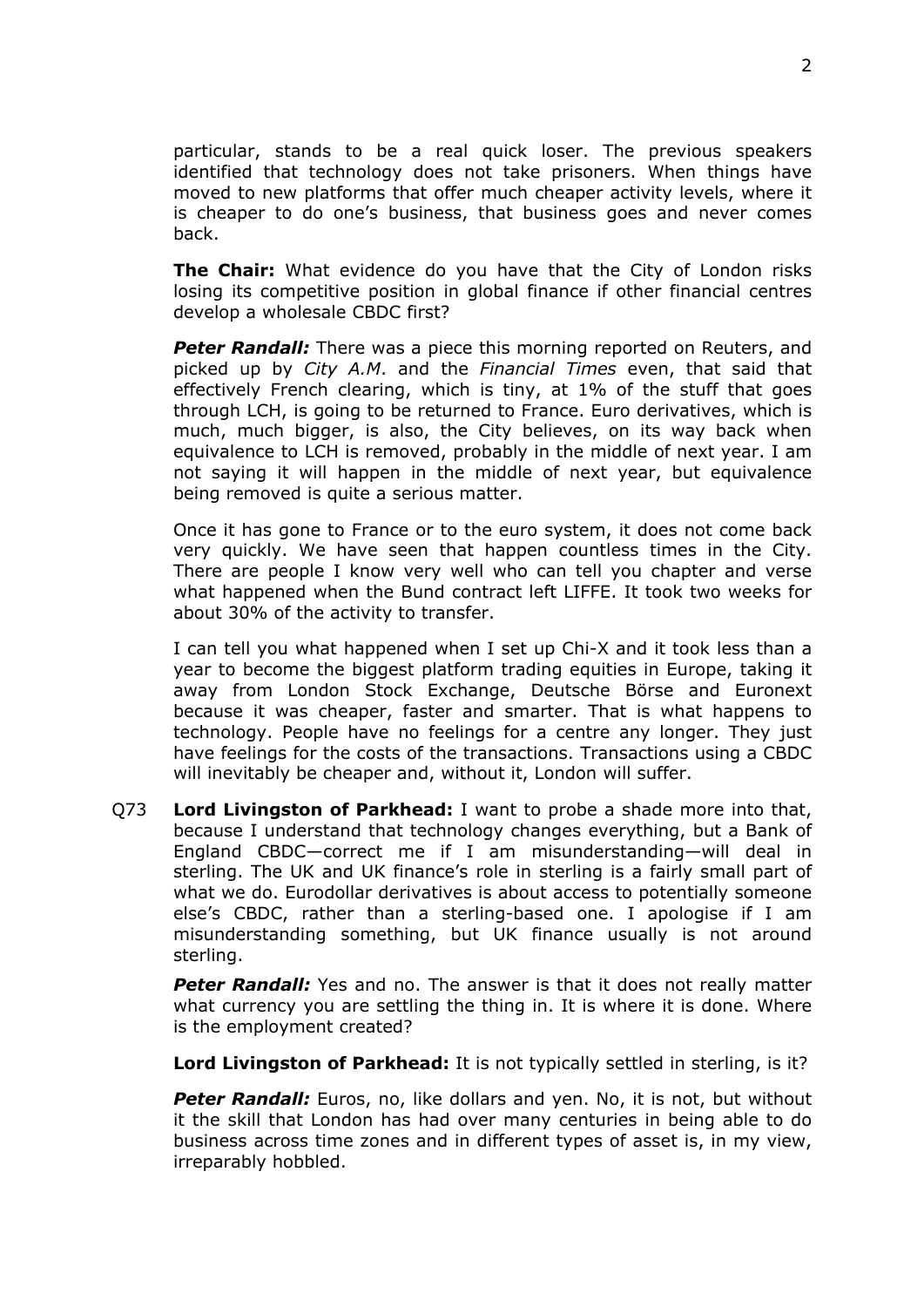**Lord Livingston of Parkhead:** A Bank of England CBDC you think would make the difference in that.

**Peter Randall:** A Bank of England CBDC is almost similar to the sort of technology that was required when we set up GPS systems for mobile maps. It was a Ministry of Defence piece of kit that was originally used to generate mapping, as you know, and it is an absolutely fundamental technology. It is trivial in many respects, but essential, I would contend.

**Lord Fox:** I just want to untangle this a little. You introduced equivalence, which is not the point of this discussion, as a reason why business is likely to and is already leaving London. CBDC is not going to save that business, because it is not there now. Would you agree with me that, while that is interesting, it is not actually germane to this particular debate?

**Peter Randall:** No, I would not agree with you, with respect. What is germane to the debate is that, without London having this technology available to it and without the institutions in London having access to this technology, the chances of us being able to say that we clear and settle whatever sterling value we do each day goes away. It goes away quite quickly; that is the point.

**Lord Fox:** That would mean we need it tomorrow rather than in three years' time.

**Peter Randall:** I would entirely agree with you.

*Jana Mackintosh:* I would come back to the definition of "digital money" and what we regard as digital money. When it comes to the ultimate benefits of new digital money, it runs on the existing infrastructure. It is about how those functionalities and the design of the products that run on top of those infrastructures allow us to engage, whether it is wholesale, retail or new innovative payment methods.

The Bank of England, as I have said, has done a fantastic job in leading the conversations on new wholesale infrastructure. The functionalities that can bring, in part, should be able to serve businesses really well. If that comes with additional functionalities or products such as a wholesale CBDC, to complement those existing offerings, that should be considered, because it is really important. The debate about wholesale or retail should not take away the importance of what the evolution of money is. Ultimately, when we talk about something as important as the evolution and changes to our monetary systems, we need to make sure that we can do it in the interest of the public and deliver value to customers.

Q74 **Lord Bridges of Headley:** Jana, when you look around the world at other global financial centres, which ones are stealing a march on us on wholesale CBDCs, in terms of their development from the perspective of the regulatory framework, et cetera?

*Jana Mackintosh:* Different jurisdictions are doing it for different reasons. Some of them are doing it for wholesale reasons, which we have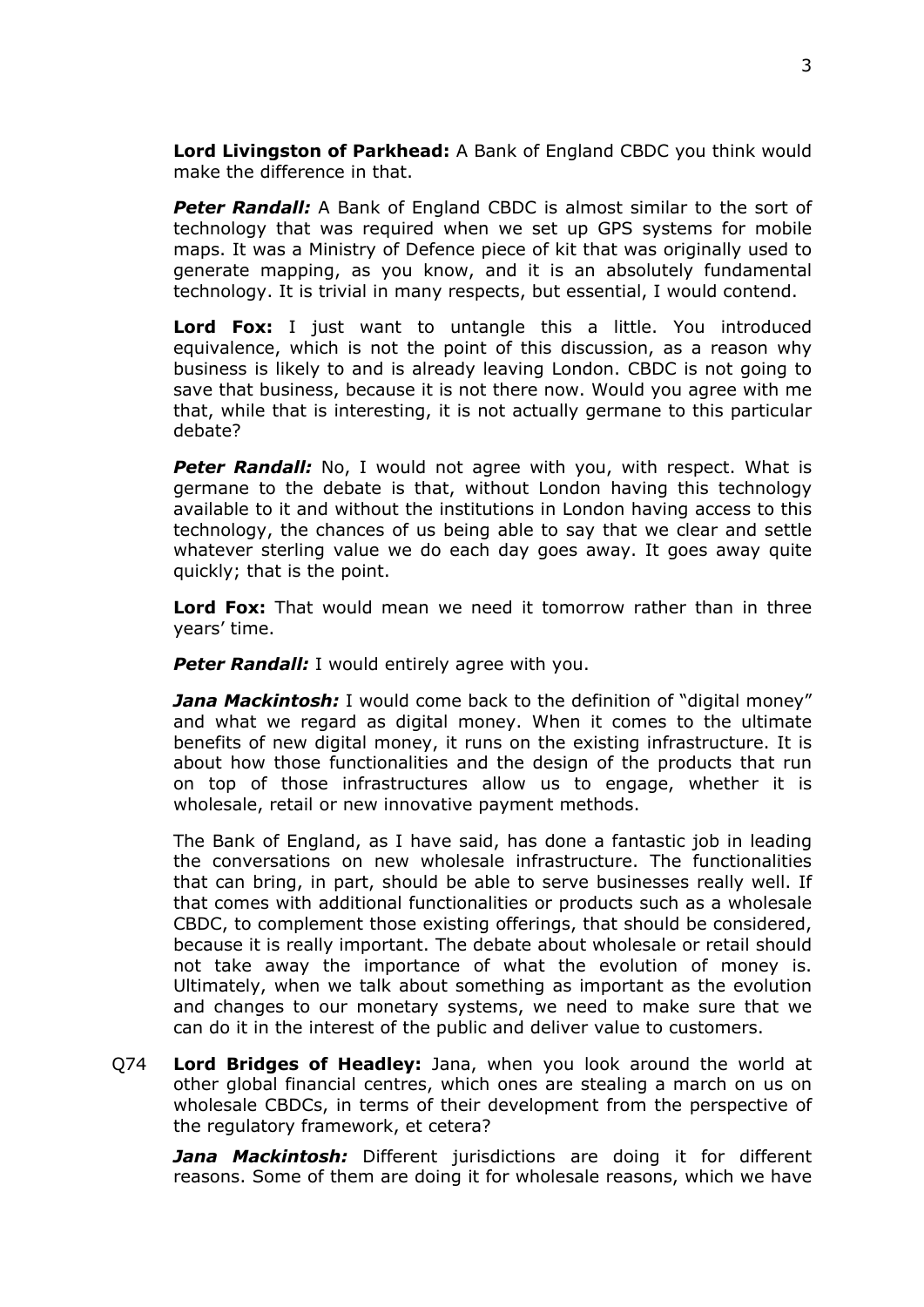seen, particularly in Europe. We have seen other jurisdictions, such as the Bahamas, doing it for digital inclusion reasons. Some other jurisdictions, such as Sweden and the Nordics, are thinking about it in terms of replacement of cash. China is doing it for a very different reason: because of the technology and the flow of money it has outside its monetary system, which is absolutely essential.

When it comes to other jurisdictions and looking at what they are doing, we should not be distracted from looking inward to the UK market and understanding our own needs. We need to make sure that we can deliver what will ultimately be the right value to us.

**Lord Bridges of Headley:** I am sorry to interrupt you. I am very interested in this concept, post Brexit, of the competitiveness of the City. When you look around the world on the wholesale front, is there somewhere that we should be looking at and thinking, "We've got to catch up with them"?

*Jana Mackintosh:* I am sure Peter would have many additions to that.

*Peter Randall:* I have a list.

**Lord Bridges of Headley:** What are your top three?

*Peter Randall:* The first would be the Eurosystem, for sure, and almost certainly the Banque de France within the Eurosystem. Secondly, I would have to say Singapore for trade. Thirdly, I would not be an accurate witness if I did not say China. The point to consider is that it seems to be possible to argue that central banks are becoming weaponised. In the 21st century central banks, payments systems and the data that that generates are becoming weaponised. I do not wish to see London, the City of London and the United Kingdom fall behind. I believe we are already quite a long way behind, although it is not impossible to catch up, because we have been asking ourselves the wrong questions.

**Lord Bridges of Headley:** I understand that. To what extent, though, is it required to create a wholesale CBDC to get the competitive edge we are looking for, as opposed to creating a regulatory framework, sandboxes, et cetera, that enable innovation to take place at speed? You will be fully aware of what is happening down the river in the City and over in Wall Street in all the large financial institutions, in terms of use of blockchain, et cetera. I am just interested in your view that the CBDC is the critical component of this competitiveness edge.

**Peter Randall:** To quote something from one of your members, "Stuff happens in economies". Stuff happens. The thing that is happening at the moment, in terms of an understanding, is that there is public good, public money, and there is private good, private money. Of course, banks produce deposits, which effectively are the money that we all use every day, but it ultimately settles in central bank money and that is a public good.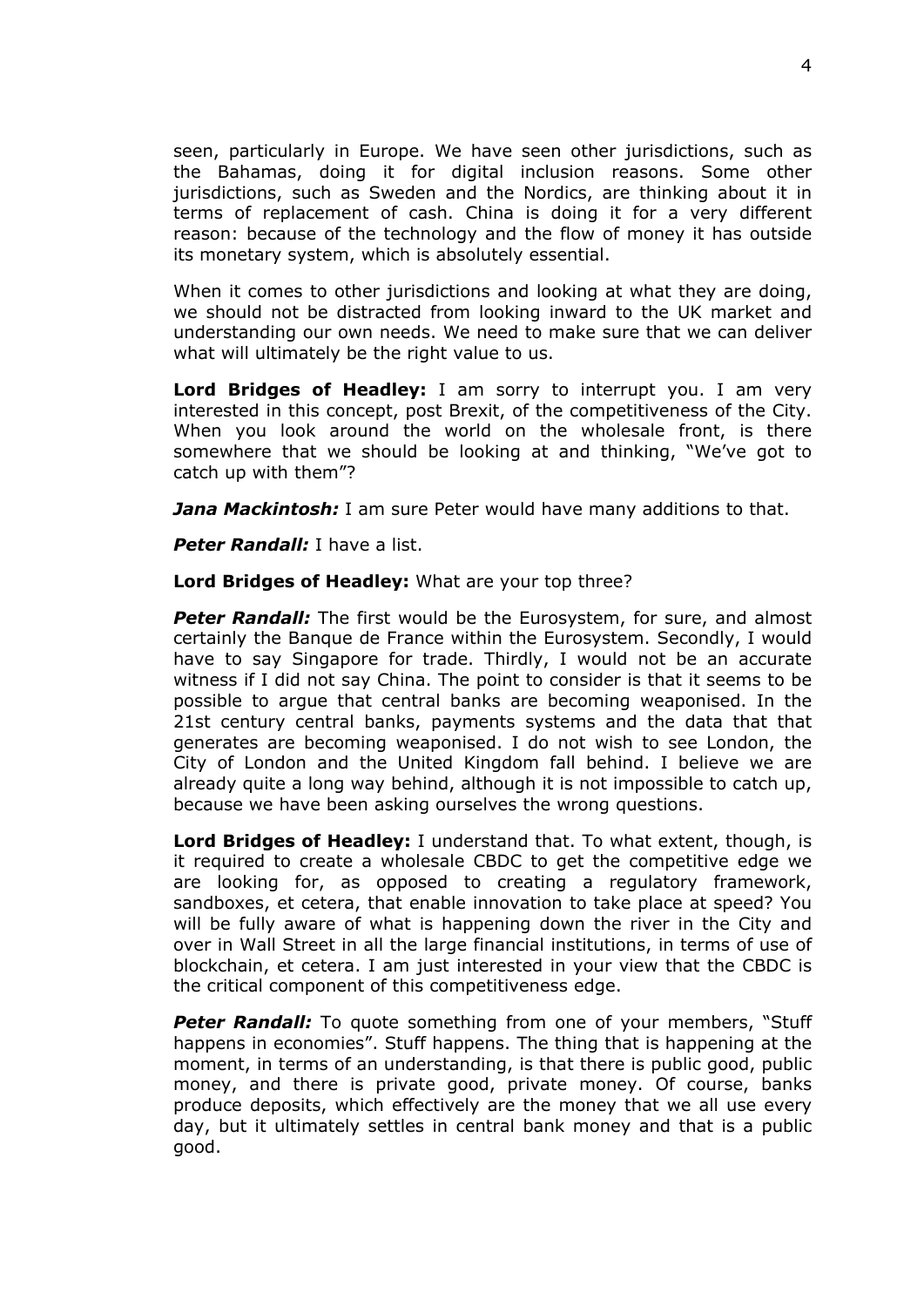Without that central bank leadership that comes from Threadneedle Street, I do not believe that any amount of innovation can achieve this. Is Citibank going to use JP Morgan's coin? Is Barclays going to use RBS coin? Is RBS going to use HSBC coin? No, I do not believe it. Would they use a coin that gave them access to their ledger at the Bank of England? Yes, I believe they would.

Q75 **Lord Monks:** This again follows on really, because we are into the area of the effects on commercial banks of what a central bank digital currency would do. I am interested in what you think the real risks are of disintermediating the commercial bank sector by a currency arrangement of this kind. How serious would it be and how much is it a threat to the existing business models that the banks pursue?

*Jana Mackintosh:* Considering, identifying and acknowledging the risk of disintermediation is not new. We think about it when we innovate within financial services all the time. At the moment, across the financial services sector we are dealing with a vast array of business models that have emerged. I would agree with Sir Jon Cunliffe when he said, through the careful design and the implementation of new forms of digital money, that the ultimate state is probably manageable. It is probably beneficial. It is the transition towards that end state that can hold risk and the Bank of England is very alive to it.

I do not think the Bank of England's intent would be to disintermediate the banks and the financial services sector. It would want to develop and design a CBDC that can enable that not to happen and would not destabilise the financial services sector. There are ways to mitigate that risk. We need to be alive to it, but it is not insurmountable or a real threat to the stability of UK financial services markets.

**Lord Monks:** A central bank digital currency would cut the cost of transactions and cut the income of the people who handle the transactions, ie the banks. Where do they make up their money in the new world that you are both talking about?

**Peter Randall:** I disagree with you that it would necessarily cut the incomes of the banks. The banks would adapt, quite properly, to providing value added services, such as identity—saying, "Yes, this is this person and I'm going to charge them a fee".

I will just for a moment dive back into retail, but it is not my contention that retail is significant in this space. I believe, as I hope you understand, it is the wholesale end of the market. If we dive back for a minute into retail, who are the people who really make the money out of the retail payments that we all think of as free? "I could transfer money to somebody for free". No, of course you cannot. Who pays for it? It is the merchants in the corner shops. It is the Visas and the Mastercards that are sponsoring the Olympics and all the rest of it, because they make only a tiny clip per transaction. Could they offer these services at a lower price? They could, but they are public companies and they quite like making profits.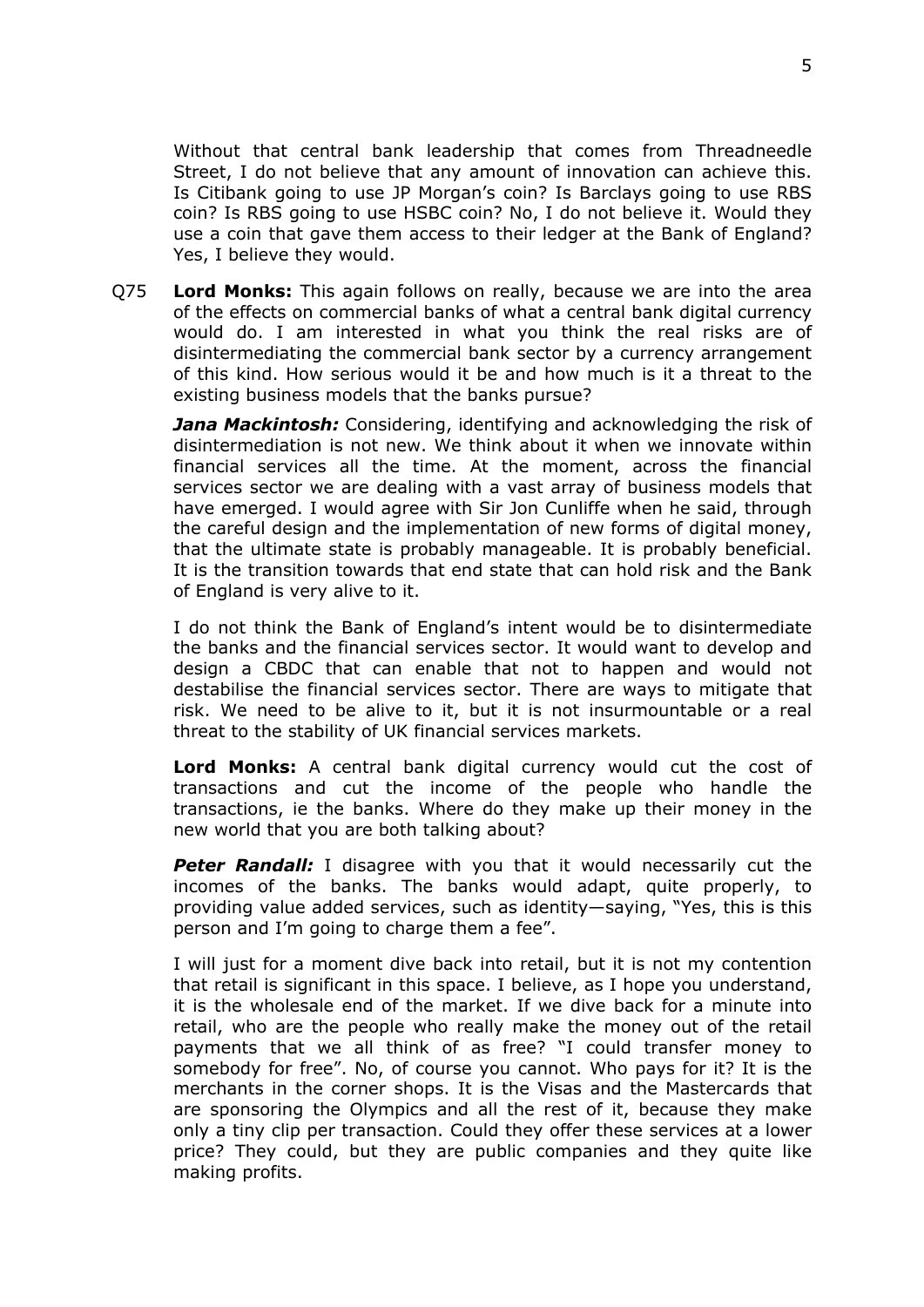You have this position where the banks are, at the end of the day, lending money against credit cards or providing sight deposits for people to spend. That is a very different issue. I do not think you will not see a net effect on the level of employment in the payments sector of the economy, but I would urge you and contend that it is really important to just look at—I will hazard a guess; Lord King, I am sure, knows exactly the 4,000, or whatever, accountholders at the Bank of England. It is much easier to deal with 4,000, dealing with £730 billion a day, than it is with over 60 million people in the United Kingdom, all of whom have slightly different needs and requirements.

Let us do the easy fruit first and then we can go on and deal with the really difficult stuff, notwithstanding that the difficult stuff is actually really efficient at the moment in the United Kingdom, much more so than in the majority of other countries around the world. We are asking ourselves the wrong question, I contend.

*Jana Mackintosh:* To your question about the impact that a CBDC will have on bank deposits and, ultimately, their ability to lend, which is an absolute cornerstone, we need to be very mindful of the impact it will have on that. We are aware of that, as are all the central banks in the conversations that they are having about CBDCs. The Bank for International Settlements in its documentation has also acknowledged that we need to think about not only the capital treatment of these assets on the banks' balance sheets, but how that could impact the Bank of England's balance sheets. It comes back to how we think about designing the CBDC and the functionalities that it will have as to, ultimately, whether these risks will realise.

**Lord Bridges of Headley:** Charlotte Hogg, from Visa, questioned the necessity of a wholesale CBDC. She argued that the reserve accounts at the Bank of England effectively play the same role that a wholesale CBDC would. Can you just clarify why you think that she is wrong, without being too personal about it?

**Peter Randall:** Can I use the Mandy Rice-Davies statement?

**Lord Bridges of Headley:** You say what you like.

Peter Randall: Well, she would, wouldn't she? Visa makes a ton of money out of this. The BIS and G7 report that came out recently, which was I believe referenced by the Chancellor of the Exchequer when he sat in front of you, stated that, if issued by a sovereign central bank, a CBDC "could act as a liquid, safe settlement asset and an anchor for the payments system". That would be a great mission statement for Visa. It would love to do that. No, it should be done by a public authority. It must be done by a public authority.

This is the answer to so many of the questions that get asked about crypto. Ultimately, Her Majesty's Treasury and HMRC will accept payment for taxes in this country only in pound sterling. They will not accept it in other forms of money, quite rightly.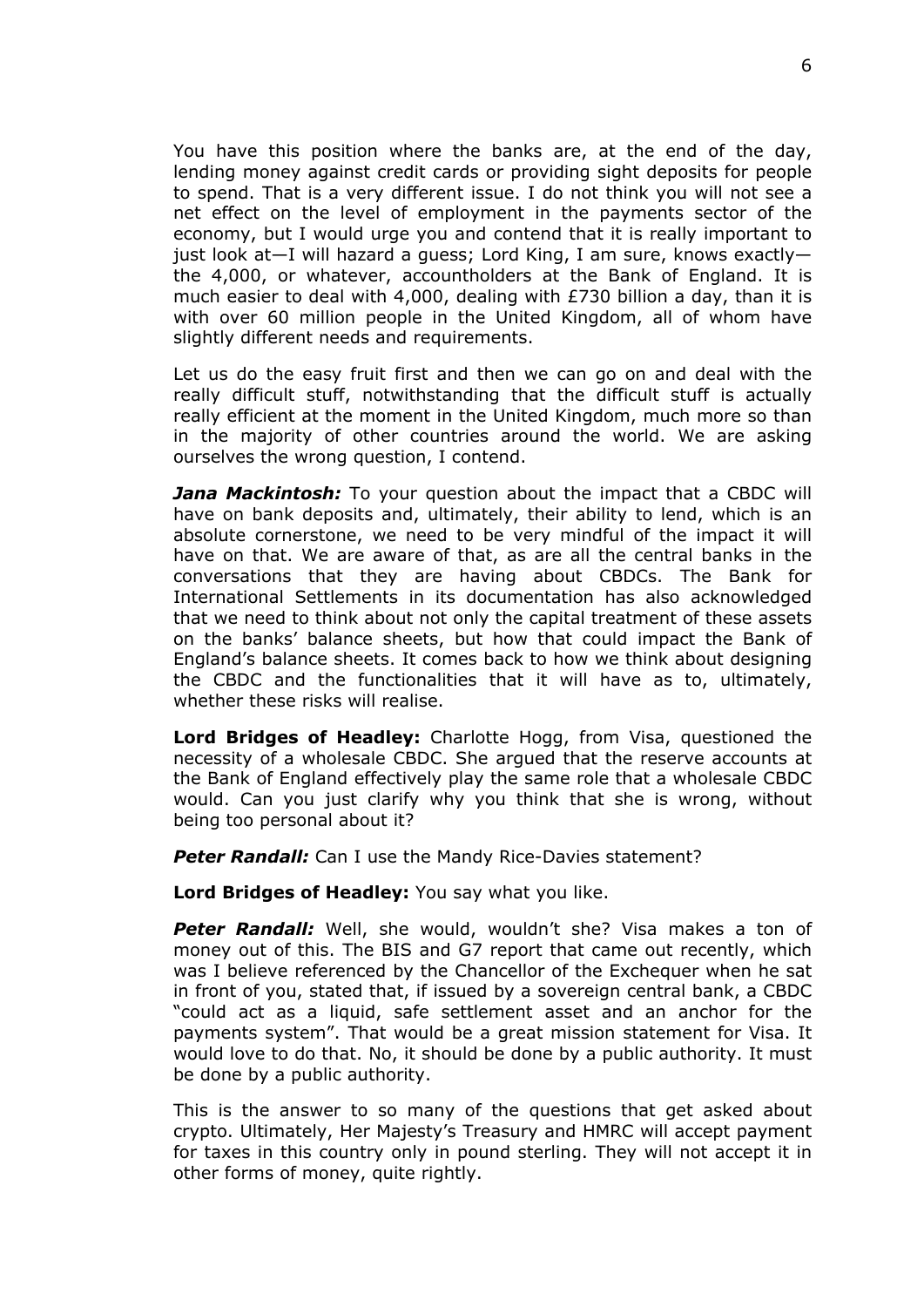**Viscount Chandos:** I am a bit confused, because we seem to swing between wholesale and retail without being very clear that Visa makes its money, surely, on retail transactions.

#### **Peter Randall:** Yes, exactly.

**Viscount Chandos:** Lord Bridges was asking, at the wholesale level, what the difference is between a wholesale CBDC and a digital reserve account that currently exists and is being constantly improved. It seems to me that you are going to improve the consumer's position and have them indirectly, or the merchants directly, pay less for transactions only if you have a retail CBDC.

*Peter Randall:* They are the same thing. It is a central bank-issued digital currency. It is the same pound that I would use and that a bank transacting across, for example, the CREST system for settling securities would use. It is the same piece of code, effectively.

**Viscount Chandos:** They are only the same thing if we move from a few thousand accounts at the Bank of England to 50 million.

**Peter Randall:** I do not believe that is the case. I do not want to spend too much time on retail, but, if you wish to, I hope I can give some answers.

**The Chair:** The committee does want you to answer the question.

**Peter Randall:** The difficulty with all of this is that, effectively, the level of wholesale activity, as I have said already, is so much bigger and greater than what goes on at a retail level. You do not need to disintermediate the commercial banks. You do not need to disintermediate any of the existing systems. Effectively, you allow participants at the wholesale level to deploy your central bank digital currency within the settlement systems that they are using.

At the moment, when you transfer money to buy a bond, a stock or something like that, if you are a large bank, it all goes through the system. It goes through CREST, it hits LCH, it does what it needs to do, and then you have to send a SWIFT message to the Bank of England and the Bank of England updates its account. If you had a wholesale central bank digital currency, you would be able to deploy that money within that system, so you would remove from the system an entire level of complexity.

By removing that level of complexity, you would save an enormous amount of cost. Because of the cryptographic qualities of these sorts of things and central bank digital currencies in general, you would make the system much more resilient. That is really important, because, if I am right about my contention that central banks are becoming weaponised, an unfriendly power taking out a central bank for a period of time by hacking it could be very serious.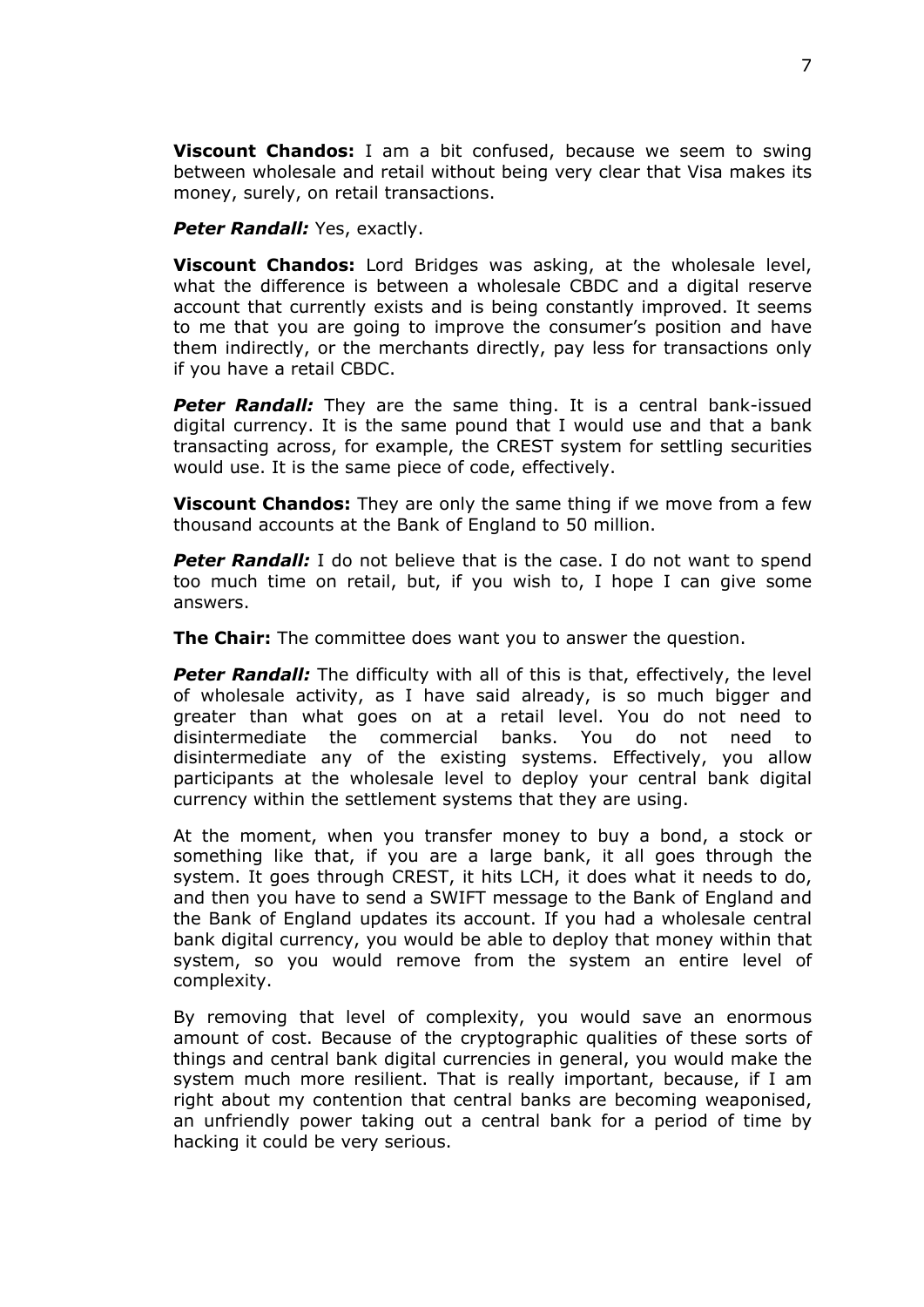I refer you to the events of 20 October 2014, when due to some upgrades at the Bank of England the RTGS system was out all day, effectively. It was about six and a half hours in the end. They did get it back and that was good. If you took out a really important payments system for a long time, the level of economic dislocation in the country would be enormous. That is not totally obviated by a central bank digital currency, but it is much more difficult to do.

Q76 **Lord Livingston of Parkhead:** Can I, first of all, address this to Jana Mackintosh? The question I was originally going to ask, about the impact on banks' profitability, has been covered. Can I turn to fintech and other financial institutions, because we tend to get a bit fixated on banks? Does CBDC help or hinder them?

*Jana Mackintosh:* It is a great question.

**Lord Livingston of Parkhead:** The UK has a great fintech industry, so it is high on our list.

*Jana Mackintosh:* The level of interest in and support for this topic from the fintech community and the non-bank community is enormous. The fintechs can provide a huge amount of value when it comes to the development of crypto assets of all sorts, including CBDCs. A lot of the conversations at the moment with them think about use cases, for example, around micropayments and replacement of cash. Every day, they come up with new and innovative ways to address inefficiencies within the retail system.

The development of a CBDC will allow us to re-evaluate the foundational aspects of the business models that it is built upon. To date within the UK, if you think about payments and the provision of payments being a solid business case or having a strong commercial aspect to it, we fall behind in allowing innovative actors, shareholders and stakeholders, to commercialise the innovations that they bring to the UK market.

These significant changes to money give us an opportunity to reconsider those and that really is attractive to fintech. It is attractive to shareholders and stakeholders. That incentivises them to find the good use cases and the really good value that they can deliver to customers in the UK and the UK market. It is great for UK competitiveness, because the world looks to the UK when it comes to payments, payments policy, payments innovation and investment in our infrastructure, to learn from what we do. There is a huge amount of interest and it is positive that they see it as an opportunity.

**Lord Livingston of Parkhead:** Peter Randall, we share a passion for the competitiveness of UK finance. What are the key features of a CBDC that you see as really important to maintain that competitiveness?

**Peter Randall:** The one real advantage here, which is very technical I am afraid—

**Lord Livingston of Parkhead:** We have some technical people.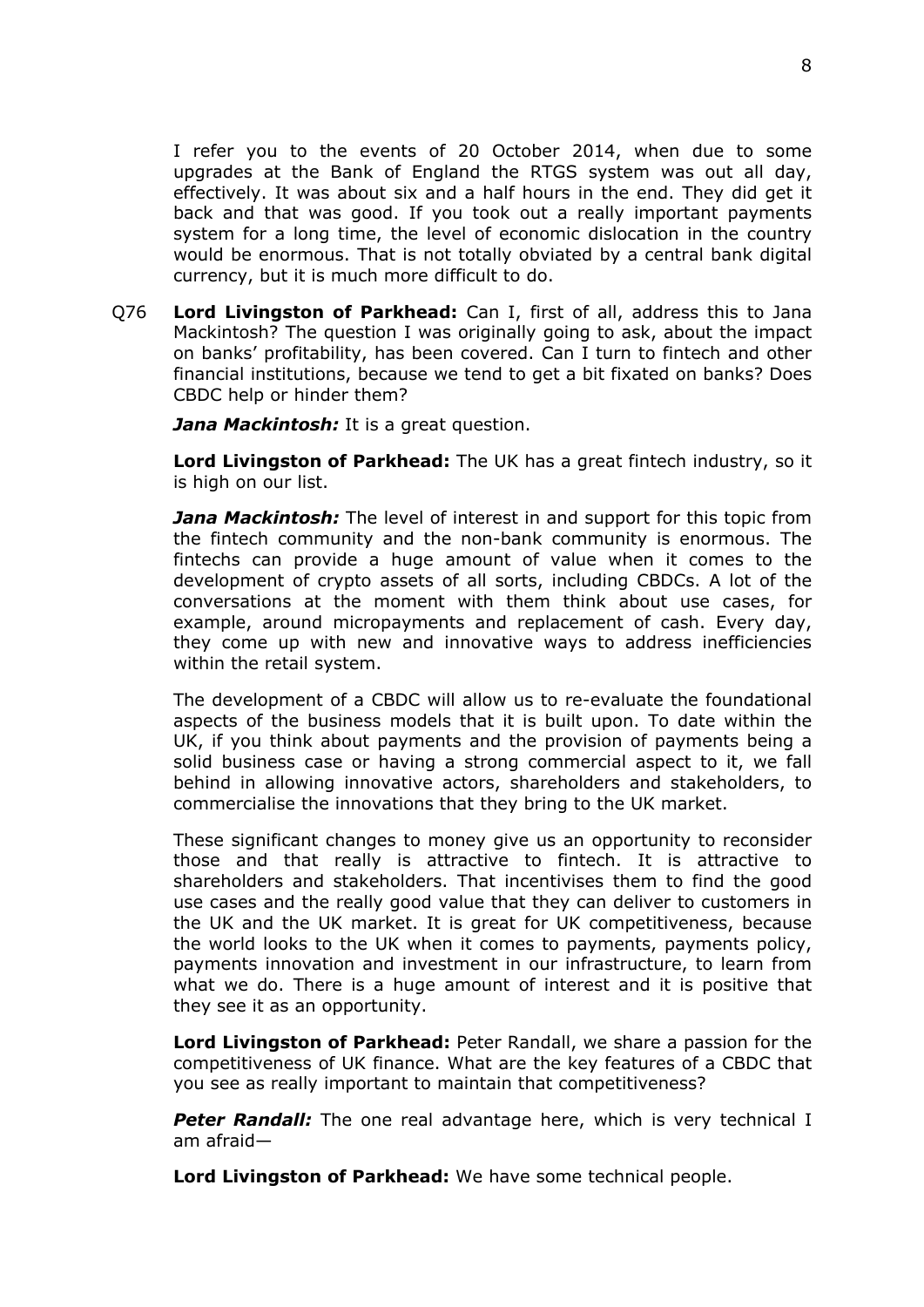**Peter Randall:** I appreciate that. In fact, what tends to happen these days at a wholesale level is the pledging of collateral and the movement of collateral around the system. For example, I am aware of one very large global investment bank that every day puts up about \$13 billion into different clearing and settlement systems.

**Lord Livingston of Parkhead:** That is for margin.

**Peter Randall:** It is for margin, for deposits and, if you will, to oil the wheels in the system. That money is effectively stuck there all day. It comes back at the end of each day, but it is stuck there. You cannot do anything else with it during the day. If one were to have a central bank digital currency that was transmissible digitally between—

**Lord Livingston of Parkhead:** This is a UK central bank digital currency.

**Peter Randall:** Yes, absolutely. If you could do that, you would remove, I contend, a lot of the frictional costs and expenses in the system. Critically, you would release back into the system a large amount of capital that at the moment is just being used as oil, which is great. It keeps the system safe, but if you were able to release some of that back into the system for more productive activities, such as lending, that would be very powerful.

**Lord Livingston of Parkhead:** In your view, a Bank of England central bank digital currency on its own could do that.

**Peter Randall:** I believe that that would be an essential precursor to it. The one thing that your colleagues, noble Lords, would take on board if questioned in a detailed way is this: what is it that London offers to global finance. People would trot out the usual things: "It has a good legal system. It has a good time zone. It has a long history, et cetera". There are two other really important things, one of which we never even think about.

Within the City of London, they come in most mornings to Fenchurch Street and Liverpool Street. It is a deep pool of knowledge of how ledgers operate. Nobody thinks of that as being particularly sexy or interesting, but that great knowledge of how to make payments around the world in different places and different areas is a skill that London has had and has existed for a very long time. That is a skill that we can leverage and that, I would contend, the fintech community will pick up and run with. Enabled by a central bank digital currency that is issued by and a charge upon the balance sheet of the Bank of England, I believe that from that point onwards we are going to be in a much improved world.

Q77 **Baroness Kramer:** I am going to take the conversation in a slightly different direction and just ask about the major UK banks. To what extent do you think they are in any way under threat as digital currencies come on stream? To what degree are they under threat, essentially, from big tech competition? I say that in the knowledge that, in the past, when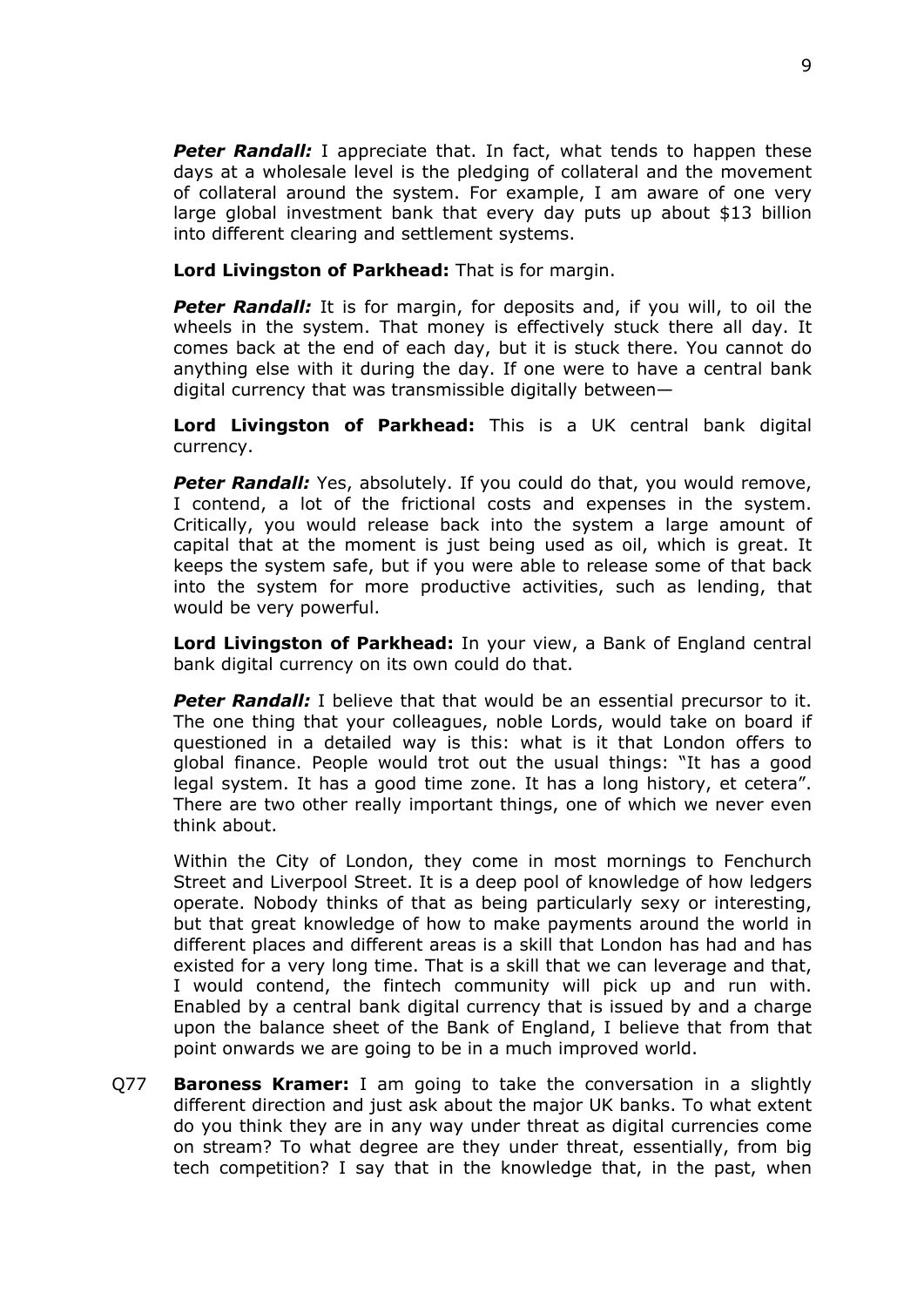they have seen change coming and new ideas, their primary reaction has been to resist or to delay it.

*Jana Mackintosh:* When it comes to central bank digital currencies, they are incredibly supportive of them.

**Baroness Kramer:** Is that at both retail and wholesale?

*Jana Mackintosh:* Yes, and across banks and non-banks, so the entire community that we represent and the ecosystem of members and nonmembers. When it comes to CBDCs in particular, there is a wider conversation about the impact of competition, big tech, data, which we did not talk about, and the benefits that new technology can provide, such as central bank digital currencies and upgrades in infrastructure that carry greater values through the data together with the payment. That is where some of the real value sits in managing risks and identifying opportunities.

The banks would see innovation as an opportunity. They have shown that they can adjust. They have shown that they can adapt to that competition. When it comes to the competitive threat from big tech or from fintechs to the banking community, the banks will respond. They will have to respond in thinking about how it affects their business models. It is not making them shy away from this topic. It is not making them think they would want this topic not to evolve. The evolution of money will happen and they are supportive of it.

**Baroness Kramer:** My question was almost in the opposite direction. As they look for ways in which to contain the impact that might come, for example, from a successful stablecoin, which basically could very significantly disintermediate them, is a CBDC an attractive mechanism of resistance?

*Jana Mackintosh:* I do not know if I would see it necessarily as a resistance. There is a response to a competitive threat, and then there is a response to what represents a real and true risk to the financial services sector and to customers. When it comes to the introduction of new technologies, banks are more regulated, as you know, across the sector. They are more alive to the risks and managing those risks, and to making sure that customers are protected.

They always do and they will think about these aspects but, when it comes to the competitive threat, the use of a CBDC should serve the entire ecosystem. It should not serve a particular player. As such, we have talked a lot about "same risk, same regulation". The use cases around CBDCs should not be designed with a particular organisation in mind to protect from those risks or allow those opportunities. It needs to be wider than that. The banks accept that view of the world and have, whether that threat comes from big tech or other non-bank players.

**Baroness Kramer:** Peter, what are your thoughts on this? Do you see the big major UK banks concerned now that there is a new competitive force out there and a very powerful one backed by, for example, big tech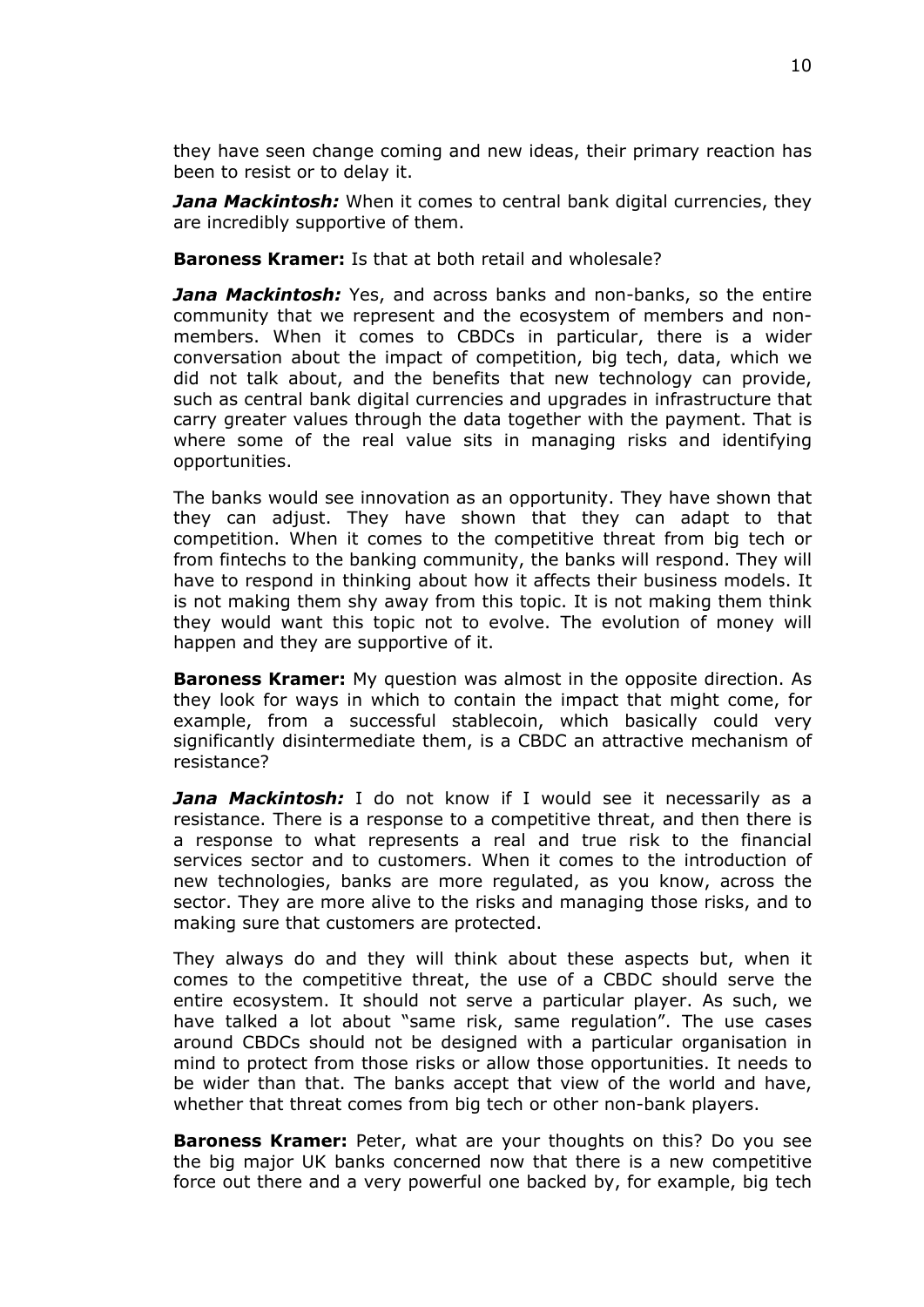with products such as stablecoin? Do they look at CBDC in a way as a potential defensive shield for them?

*Peter Randall:* I have been furiously making notes to try to give you some thoughts on that. Let us deal with stablecoins. There are many different types of stablecoins, as we are all aware, but effectively they are backed by an asset. A UK stablecoin could be backed by sterling, for example.

I can tell you, and I am sure that many of your witnesses could tell you, that trying to raise money in the City or any place else to put up as regulatory capital is almost impossible. Nobody wishes to subscribe to regulatory capital, because there is no real return on it. If you have  $£10$ billion floating about that you wish to issue a stablecoin with, that is fine, but not necessarily is it going to be a moneymaking scheme, so stablecoins are not the right answer.

Stablecoins have some reflection, almost, to fractional banking. In a sense, my HSBC pound is kind of like a stablecoin. It is backed by HSBC. It is not bankruptcy remote, but there is some level of backing. HSBC will not buy, use or otherwise transact with a Barclays stablecoin or a Lloyds Bank stablecoin. It will with a Bank of England stablecoin. With a Bank of England stablecoin you do not need to put the regulatory capital up because it is issued by the Bank of England and it is, therefore, a charge on its balance sheet. It is a very straightforward activity.

It takes banking into a new and potentially very interesting space, which is to say to the banks that they do what they are good at, which is risk management, dealing with customers, KYC, AML and all those good things; the financial fintechs do what they are good at, which is innovation, payments and making things work quickly; and the Bank of England does what it is good at, which is managing the monetary base and being able to affect individual activity.

The other side of it is that, if you have a central bank digital currency, the number of new tools that it allows policymakers to use grows quite significantly, because it would be perfectly possible, for example, to enable helicopter money, but I do not want to digress into that. There is no real problem with the banks accepting a Bank of England stablecoin or a Bank of England CBDC, but I do not think they will accept each other's.

**Lord Fox:** Coming back to Jana Mackintosh, you said that the major banks had unanimity in favour of "it" and I wondered if they unanimously understood what "it" was. In other words, the reason they can be unanimous is that they each have their own version of "it". Some element of clearing up what "it" is and what they are rallying around would be helpful.

*Jana Mackintosh:* I absolutely agree. That is hugely important. When we talk about crypto assets and even CBDCs in the conversation today, the design is important, because it delivers a different product,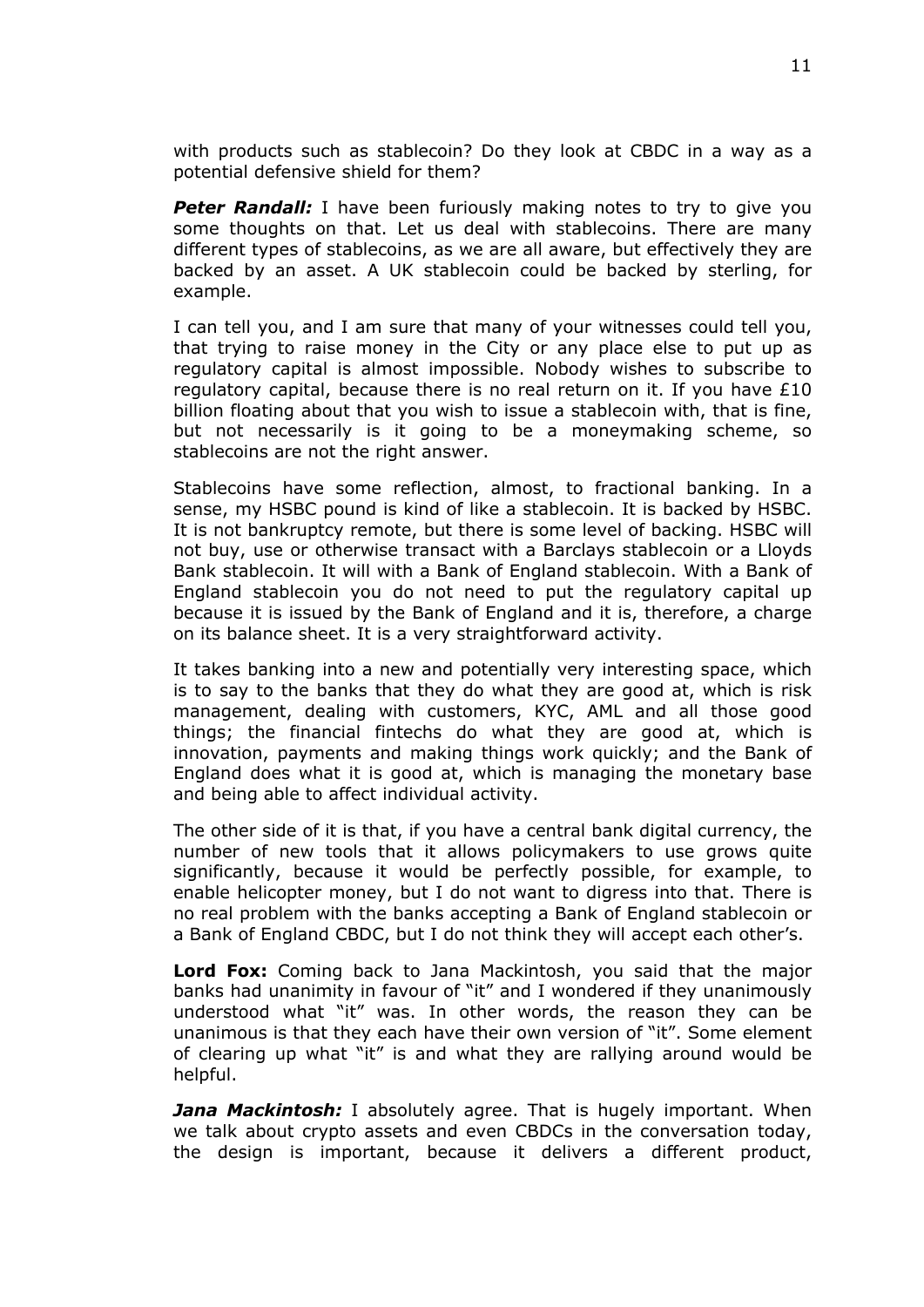ultimately. We are not talking about apples to apples; we are talking about different assets.

For that exact reason, when we talk about banks trading and becoming involved in creating products or enabling the market, we need to make sure which bit we are talking about. In some places they would support the development of the market and, ultimately, the "it" at the moment is the evolution of money. The "it" is the concept that we are moving into a digital era and we are digitising money more and more. Those products that ultimately sit with the banks and have been the custodians of banks delivering it to customers on the street are evolving. The "it" they will engage on, but the "it" still needs to be defined properly, so that we can manage the risks.

**Lord Fox:** You would agree it is easy to be unanimous around the concept, but it is actually the detail where unanimity may break up.

*Jana Mackintosh:* That is why we are so supportive of the Bank of England process. We are very supportive of the process that it has embarked on, together with Treasury, to make sure that we can define together collectively what the "it" is. Once we know what we are talking about, we need to have the detailed conversations about who can do what and what the risks are.

**The Chair:** This is the exam question for the Bank of England: "What is 'it'?"

Q78 **Baroness Kingsmill:** This is a small follow-up to your responses to Baroness Kramer's question. It is quite intriguing really. What is the Bank of England's responsibility to the direct customer? If it sets up an infrastructure whereby CBDCs can be used via the banking system as it exists at present, what sort of regulatory and compliance framework should the Bank of England be responsible for? Increasingly, it seems to me at least that, through CBDCs, the Bank would be moving in a more customer, by which I mean the man or woman in the street, direction. Have you thought about or considered this, or is it a bit too theoretical for the moment?

*Jana Mackintosh:* No, it is crucial to the debate in terms of the various roles and responsibilities the various actors will have. I cannot speak for the Bank in terms of how it wants to approach necessarily the man on the street, but one thing that I value in the policy approach the Bank has taken, in particular when it comes to innovation and on big infrastructure change programmes, is that it always has the impact on the customer in mind.

When they embark on big change programmes, such as RTGS renewal, they are very clear as to what objectives and outcomes they pursue. That is a really good check for us to make sure that, when we embark on these changes, we can make sure that they will ultimately deliver value to the man on the street. That being said, the Bank does not have to, in this debate and in the design of a CBDC, have that end customer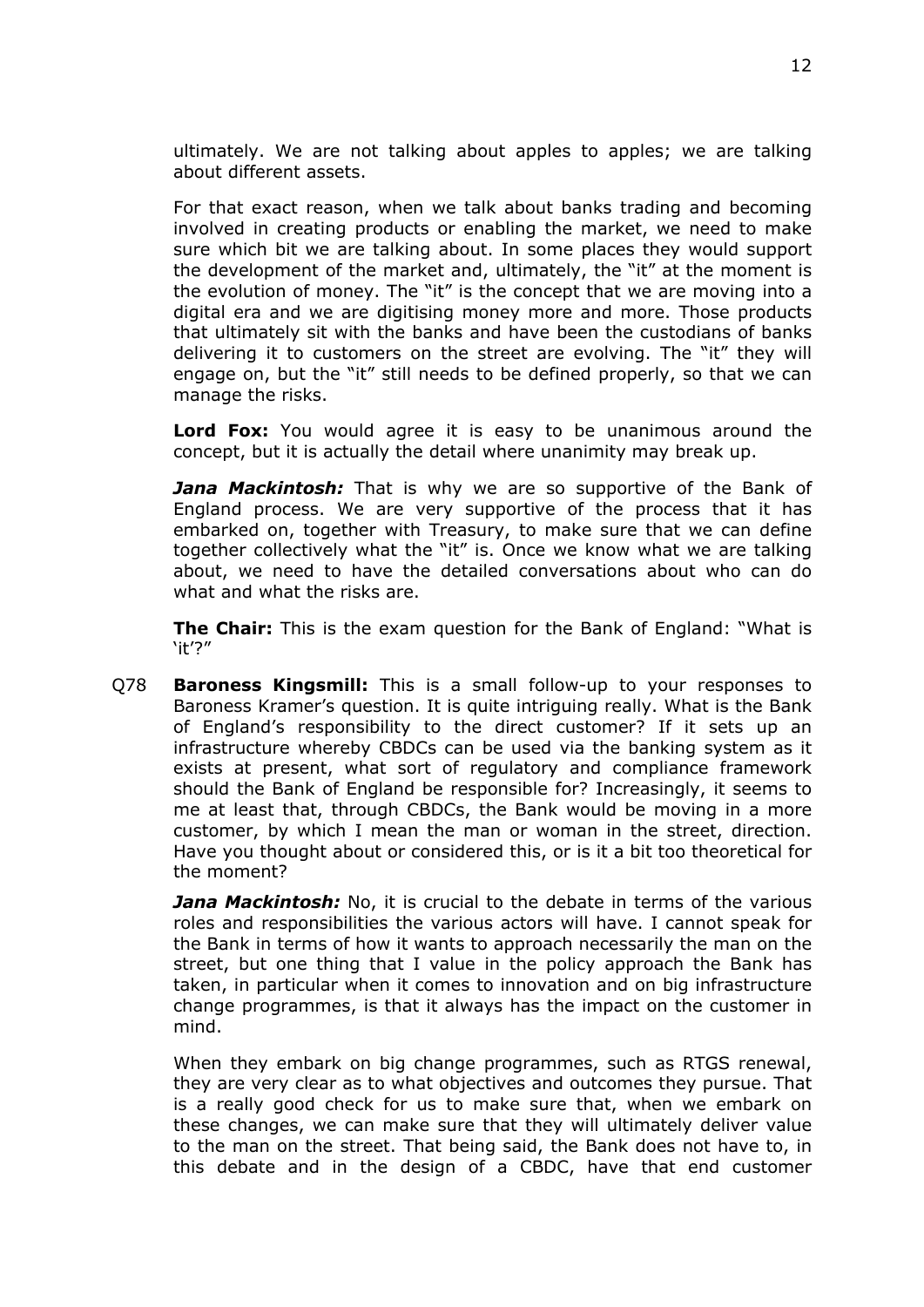relationship. At the moment, it does not, and the introduction of a CBDC does not mean that it has to. It has a choice as to what its role should be and how it wants to engage with that customer, so it comes back to how we design that and how the Bank of England designs its role to enable this market.

That is the position that we are all trying to work through and that is why, again, the use cases are really important. It is important to understand the technology that is needed, but in short we have those choices and options. It is early days in how we want to design that product.

**Baroness Kingsmill:** The regulatory framework is pretty critical, is it not? If the whole objective of these instruments is to speed up and reduce the cost of money transfers, ultimately, the person in the street is the one who is going to experience the benefits or the disbenefits of that. Therefore, I would have thought that the responsibility of the Bank was definitely to at least provide an outline of the regulatory and compliance framework that should be applied.

*Jana Mackintosh:* We are advancing those conversations in parallel, which is absolutely right, about the regulation needed for stablecoins. Who the appropriate authority would be to manage a stablecoin is a really good question. The Bank will have a role to play, but the FCA has an increasingly important role to play to make sure that those kinds of products coming into the market are regulated appropriately. It will help with the confidence and trust in money, and for the banks in enabling those kinds of products to come to market. That is right and, ultimately, a CBDC is just a different form of a stablecoin. We are already thinking about how to regulate crypto assets in the UK market and those conversations have to progress in parallel.

**Peter Randall:** The systems and regulations are already in place.

**Baroness Kingsmill:** You do not think they need to be changed.

*Peter Randall:* We do not need to make big changes yet. We just need to make what is quite a trivial change in the way in which the Bank of England is able to issue a central bank digital currency that can be used at the wholesale end. Then I can see it moving through into more complicated areas, such as retail, international trade and international access. There is a lot of preparatory work that could be done first, but the existing systems are perfectly good and standard.

**Baroness Kingsmill:** Yes, I can see that, because what is the difference between a piece of paper with the Queen's face on it, a piece of code and a Trobriand Islander's pebble, if you see what I mean? You can take it back to the origins of means of transfer.

**Peter Randall:** The Bills of Exchange Act and all these good things that were put down in this House, probably, in the 19th century regulating international trade or how payments are made in real terms have not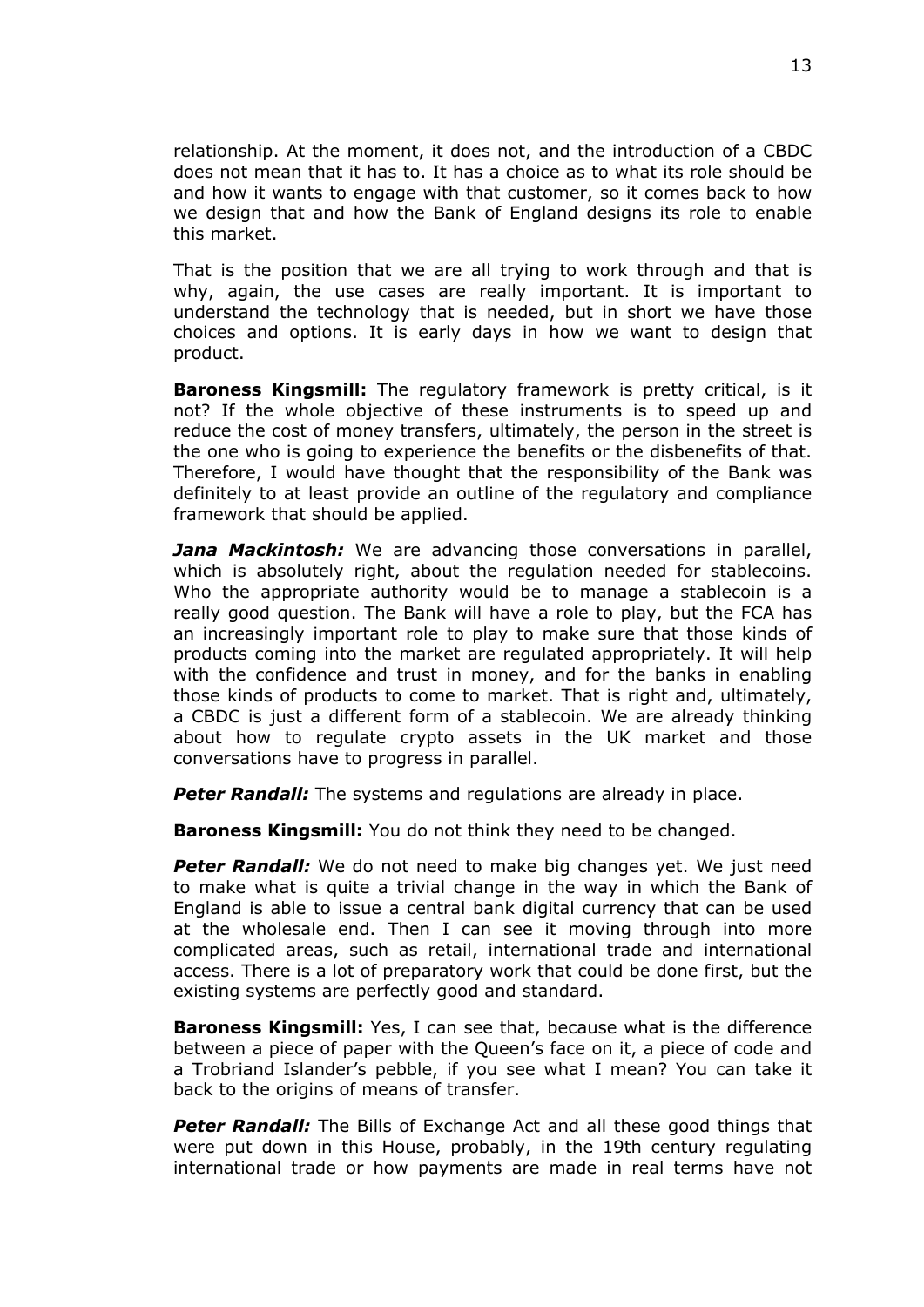changed very much. The only thing that we are talking about here is effectively producing a payments system for the 21st century. That is relatively, I would have thought, non-contentious. I hope it is.

**The Chair:** For those watching the committee who were not sure where "stuff happens" came from, it is from *The End of Alchemy* by Lord King, which is available from all good booksellers still. A very good read it is too.

**Peter Randall:** I have my copy here.

Q79 **Lord King of Lothbury:** Splendid. We can all agree that we want as good a payments system as it is possible to have. The question I would like to put to you is this. Would it not be possible to talk about changes to the payments system that could be brought about, for example, by expanding the number of institutions to which the Bank provides accounts? Peter, you have been stressing the importance of final settlement being a public good. Do we need the term "CBDCs" to discuss what you want to see, because there is a great wave of enthusiasm for CBDCs?

This is the "it" question and everyone is very enthusiastic when you use the phrase in a way that they would never be enthusiastic about a technical discussion of minor changes or even major changes to the payments system. Deep down my question is this. Do we need to use the term "CBDCs" in order to bring about the changes that you would like to see in the payments system?

**Peter Randall:** We probably do, because we need to focus things in a slightly different area. I have heard members question this before and the line of the questioning is effectively this: "What is the question that CBDC is the answer to?" I am sure none of your Lordships would feel that, but lots of people feel that is a very clever question. I would contend that they would be completely wrong, because the real answer here is cost. It is the phenomenal amount of money that the system costs to operate.

There was a report this morning or yesterday issued by Oliver Wyman and JP Morgan, where they said that \$23.5 trillion of global trade goes through. That is real trade, people buying and selling stuff, not banks buying and selling speculation. Of that \$23.5 trillion, the costs within the system that Oliver Wyman can get to are \$120 billion a year, and it takes three to five days for those transactions to take place.

That is where the wooden navy is and we have to ask ourselves about the submarine. The submarine language, I suspect, is to use a catch-all phrase, such as a CBDC, because it focuses people's minds on the cost, which is the real issue here. That is the frictional cost that delays activity and that prevents more activity from taking place. We all know that investors and participants in the system are highly sensitive to the frictional costs of transactions and removing even some portion of that frictional cost, in my opinion, would improve the system for the benefit of all of us.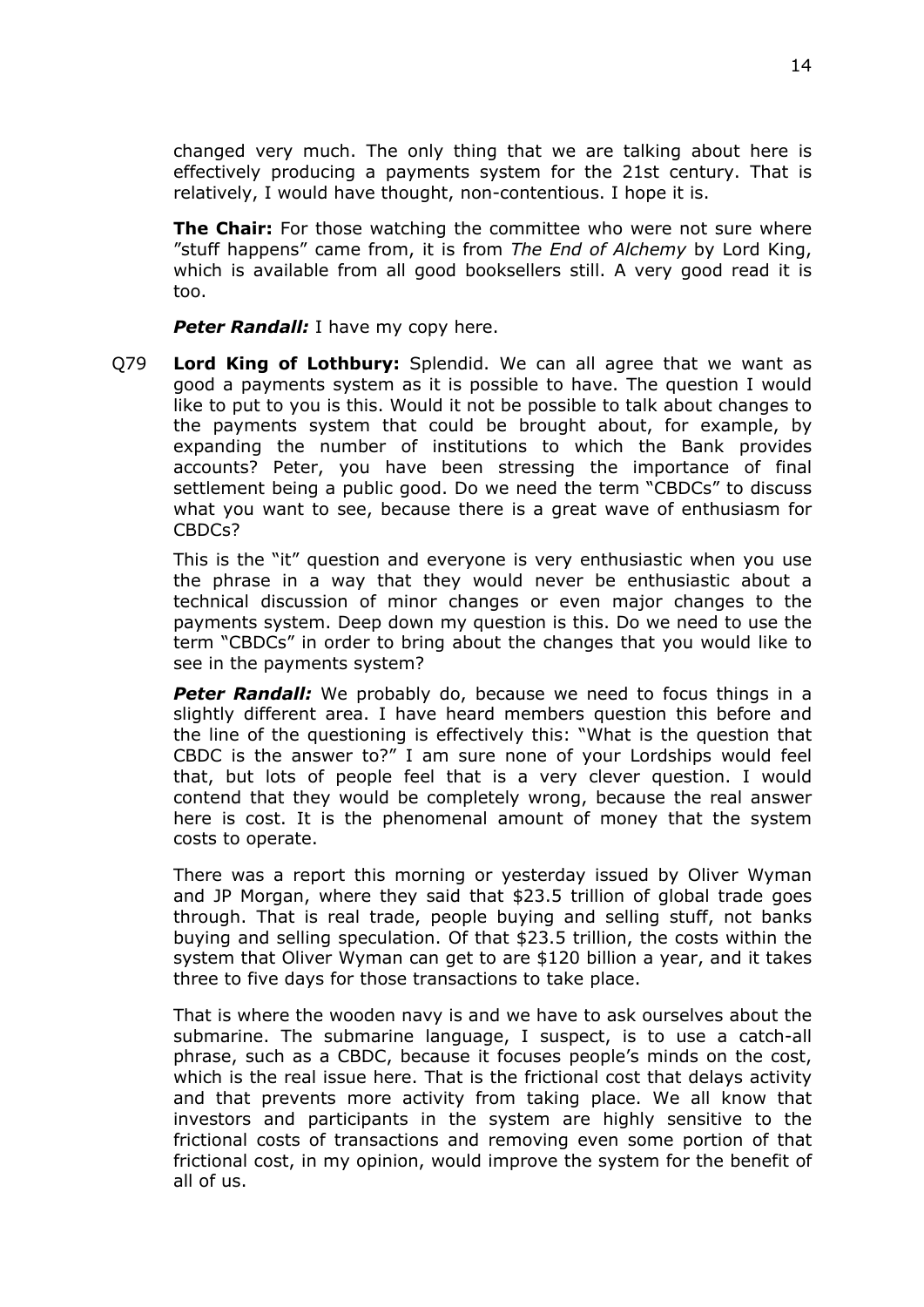**Lord King of Lothbury:** One can agree with the high-level statement that one would like to reduce the costs, although, if the total amount of money going through the system is \$23.5 trillion, you would expect some substantial cost necessary to make that a fool-proof system that was resilient and reliable. As an individual, I can make transactions of substantial amounts that go through in the space of a maximum of two hours to a wide range of people. I wonder whether it is not so much the domestic system that is the problem, but cross-border payments.

**Peter Randall:** With respect, that is a very big part of it, but I would say it is not just the domestic system. It is the wholesale end of the domestic system. It is when at the end of the day or during the liquidity windows the net positions of Barclays against Lloyds or the net positions of bank A against bank B are settled across the ledger at the relevant central bank.

By allowing those banks to use a settlement asset, which is deployable electronically because it is issued by a central bank, so you could always take it back to the central bank and credit your settlement account at the central bank with the asset, you speed things up dramatically. When you speed things up dramatically in this world, as I know you are much more aware than I am, you reduce risk. Reducing risk to a very large extent means you can reduce the charges associated with that risk and allow the authorities, the regulators and all the rest of it to run things effectively in real time, so they can see where payments are, the stresses within the system and that XYZ is not funding at the right levels to meet its obligations.

**Lord King of Lothbury:** We have a real-time system now in RTGS. The easiest way that you can wave a wand and reduce cost is to allow everyone to have an overdraft account free of charge with a central bank, because then you do not need to put up the collateral. I cannot make payments from my bank account without having money in the bank account and that is why the system has some frictions in it. I do not see that you would want to get rid of those frictions.

**Peter Randall:** I certainly do not think that for retail players that would be appropriate, but for wholesale players there are some very strong arguments that it would be deeply advantageous. I would just go back to the point I made earlier. If the City of London loses its pre-eminence in clearing, settlement and all the associated services that are provided because there is another centre 300 miles away that does it more cheaply by having a central bank digital currency; because Christian Noyer, the father of the euro, now looks like he is going to be the father of the digital euro as well; because of the things that have been coming out of Brussels, the ECB and the Eurosystem in general; and because they are able to get there more quickly, more cheaply and first—there will not be very much loyalty to the City of London as a place. It will be more expensive to transact business, it will take longer and it will be less attractive.

**Lord King of Lothbury:** This is the bit that is hard to understand, because the Bank of England cannot offer a settlement system in euros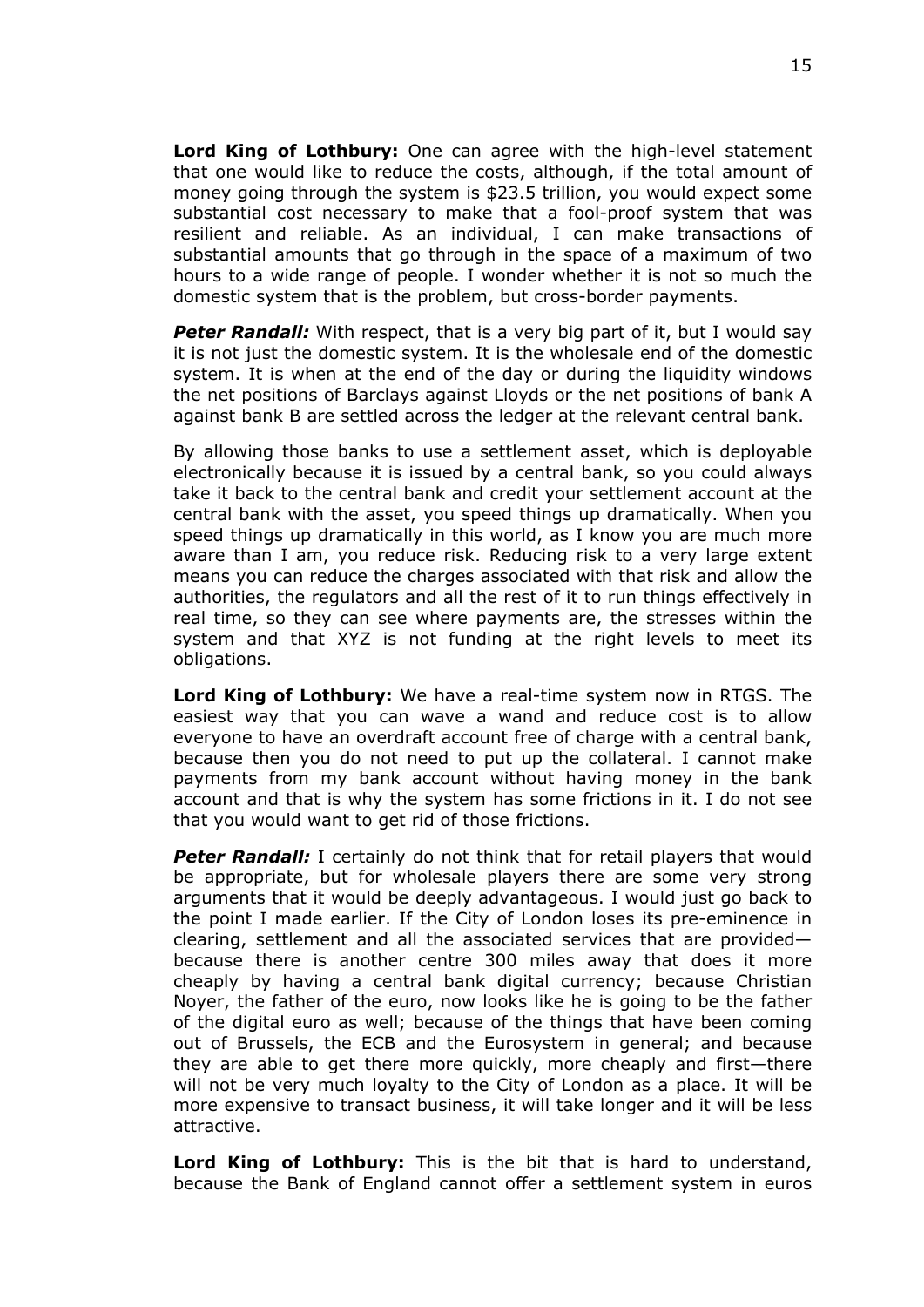and my friend Christian cannot offer a settlement system in sterling. The central banks are, in a sense, in a position where they play with their own teams in their own currencies. They cannot offer settlement systems in each other's.

I have forgotten who mentioned this; perhaps it was George. The great talent of the City of London and the expertise is not dependent on transactions in sterling. It goes much wider than that. I do not really see why the City of London will stand or fall by changes in the settlement system in sterling.

*Peter Randall:* I can say my direct experience of running equities clearing and equities activity was to the contrary. The London Stock Exchange, and people such as David Lester and Clara Furse, would tell you that the competition from Chi-X and Turquoise absolutely destroyed its business in cash equities almost overnight.

**Lord King of Lothbury:** That was not dependent on the file settlement system operated by the Bank of England.

**Peter Randall:** Part of it was, but most of it, as you know, went through the European Multilateral Clearing Facility—EMCF—which was headquartered in Amsterdam. A larger portion of the transactions took place in non-sterling currencies, but, effectively, this was owned, controlled and run in London and it really took competition to a higher level. The shareholders were based pretty much all over the world, but mainly in London and the United States. It is the same threat: if we just look at what is in our own backyard, we are going to lose out. An essential precursor here is the ability to get a central bank digital currency up there, so that there is a flag we can wave.

We talked earlier about standards. There is an ISO working group. The great thing about standards, as we all know, is that you can choose any one you like. The wonderful thing about this at the moment is that the secretariat, I understand, for large parts of this is provided by the Russians and the Chinese. We do not have anything.

We cannot spend too much time talking about it, but I refer your Lordships to the case of Huawei. Effectively, we have not competed in 5G and we are now well behind the curve.

**The Chair:** I am very conscious of time. Jana, you had not had a chance to say anything on the points raised by Lord King.

*Jana Mackintosh:* I will be brief. Lord King, without taking us too far back into the conversation, your opening question is an absolutely important one. We should have a conversation without the buzzwords about what the functionality needs to be and what we want to deliver. You are absolutely right: we should focus on enabling what is needed, irrespective of whether it is a CBDC. The Bank of England has embarked on that journey and the retail market is embarking on the journey of upgrading the infrastructure.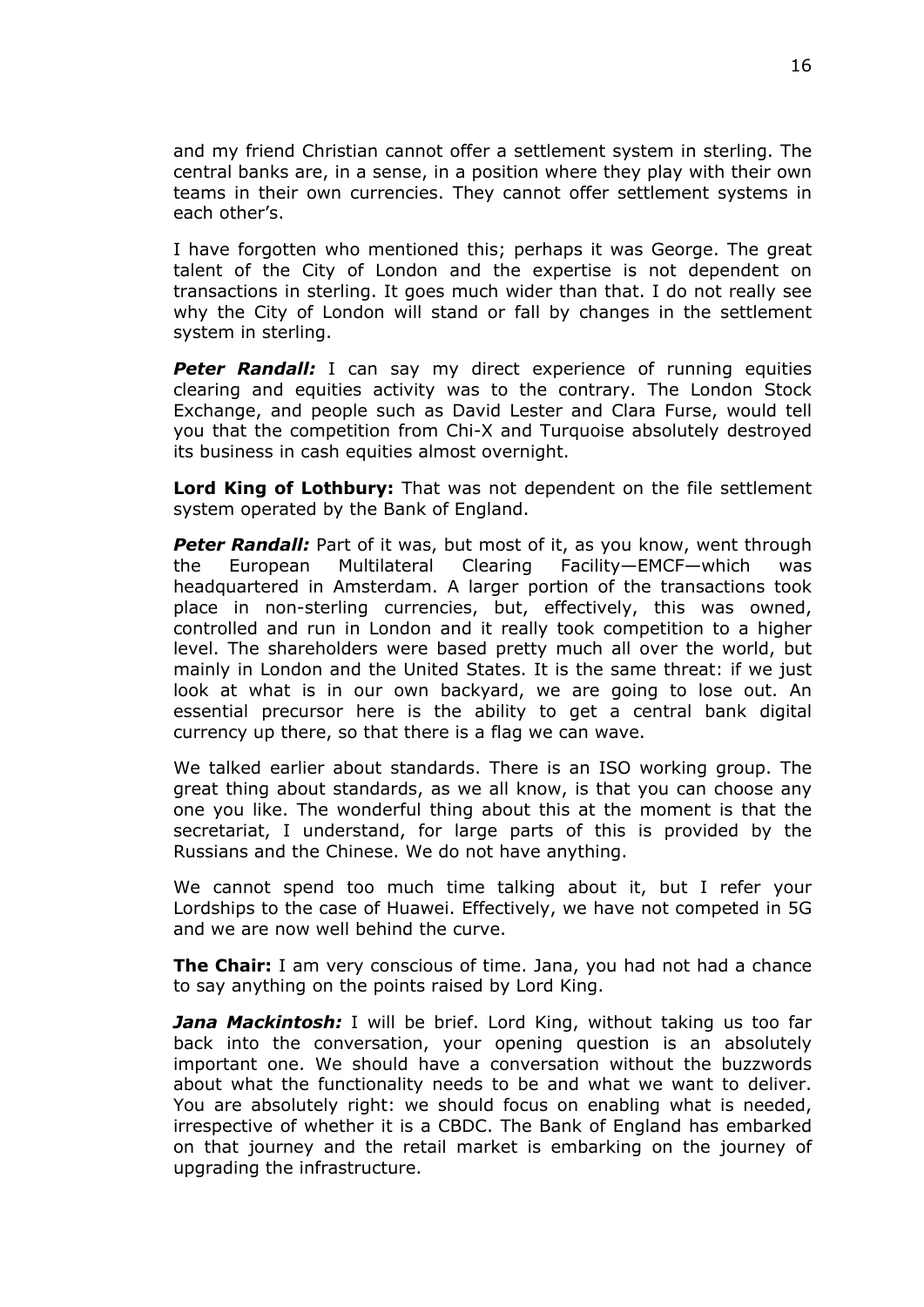Interoperability, standards, greater functionality, transmission of data, greater consumer protection and greater access to these systems, which the Bank of England has started enabling and which we started enabling in the retail space, are all things that we are delivering. We do not have to wait for a CBDC to help us get there. If a CBDC adds further functionalities that can advance us, get us there faster or make it even better, that is the right thing for us to consider, but it is important that we keep an eye on how a CBDC would function alongside the existing programmes, the existing products and services, and the existing digital money that we have.

Q80 **Viscount Chandos:** In our earlier session, we heard an example of where a consumer or, indeed, a company could see real benefit in international payments, particularly, say, to a recipient in a lower-income country. What is your view on that, in both a wholesale CBDC environment and a retail CBDC? How would it be different?

*Jana Mackintosh:* We have discussed this at length. The benefits that the new technology can bring to cross-border payments are enormous. There are huge inefficiencies within those transactions, which is well documented and well recognised. When it comes to cross-border transactions, at the moment we see many transactions that originate overseas running over our retail systems. The retail systems are increasingly accommodating new business models, new fintechs and new transactions to run over it from the likes of Wise and other fintechs established in the UK.

We need to consider the purpose, the value and the use case that can be delivered over the infrastructure, irrespective of whether it is wholesale or retail. There may be a need for both, depending on the functionalities, values and risks. That needs to be done, depending on whether we believe it needs to be done in commercial money versus central bank money, on whose balance sheets the assets ultimately sit and where the liability is.

Those are really relevant and important questions, but there is no doubt in my mind that these advancements in technology, including the development of CBDCs, can have a huge impact on cross-border transactions and help the remittance of money be faster, cheaper and better for consumers, get there in a more expedient fashion, and, in doing so, gather more data and transmit more information to help us make the systems more secure. The technology now enables us to do more. The existing infrastructures do not quite enable us to do that.

#### *Peter Randall:* I totally agree.

**Viscount Chandos:** There have to be preconditions in terms of the interoperability of different national CBDCs.

**Peter Randall:** Systems, in my direct experience, interoperate relatively straightforwardly. In financial markets, there is something called the Financial Information eXchange—FIX. Virtually all asset managers, all